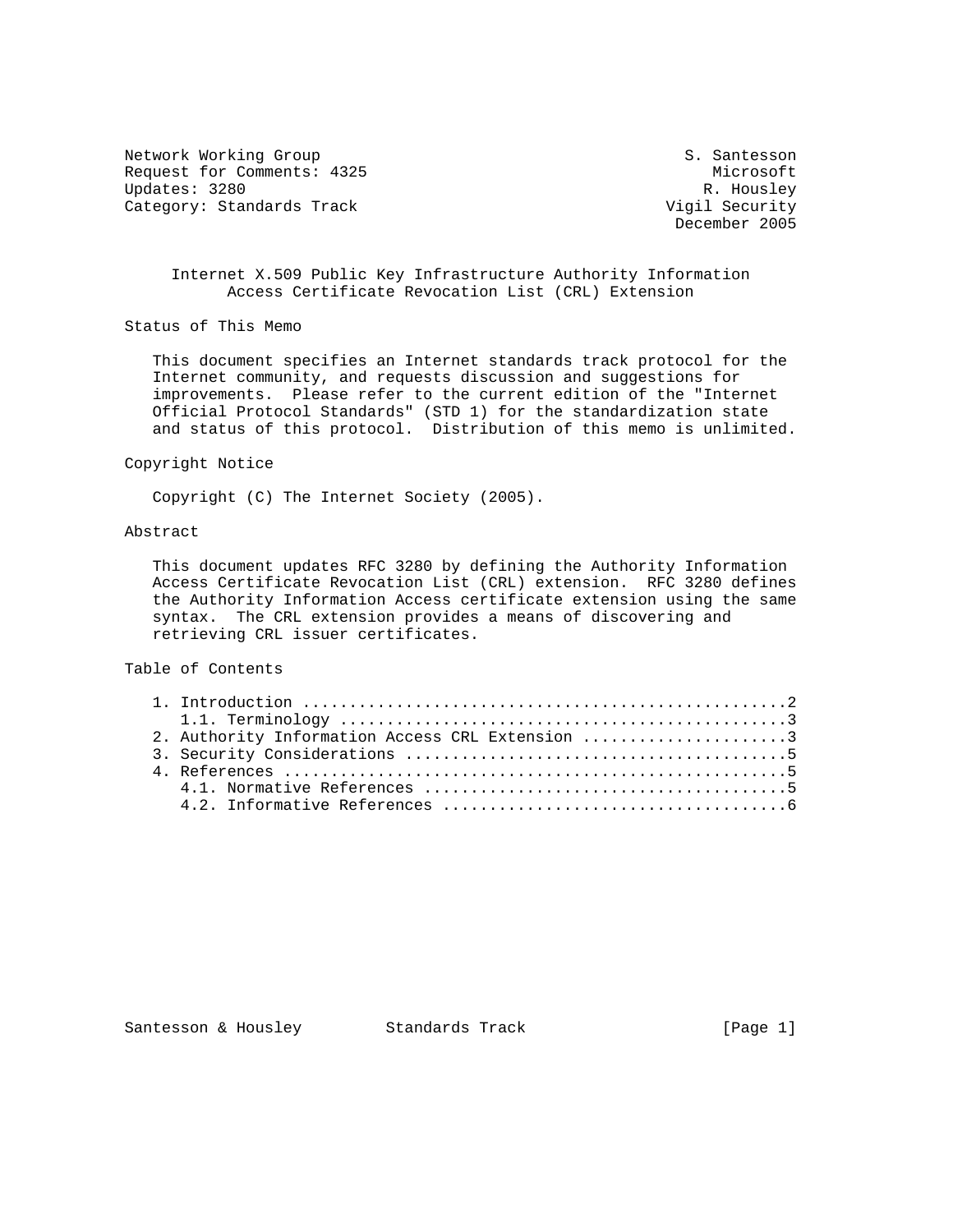## 1. Introduction

 RFC 3280 [PKIX1] specifies the validation of certification paths. One aspect involves the determination that a certificate has not been revoked, and one revocation checking mechanism is the Certificate Revocation List (CRL). CRL validation is also specified in RFC 3280, which involves the constructions of a valid certification path for the CRL issuer. Building a CRL issuer certification path from the signer of the CRL to a trust anchor is straightforward when the certificate of the CRL issuer is present in the certification path associated with the target certificate, but it can be complex in other situations.

 There are several legitimate scenarios where the certificate of the CRL issuer is not present, or easily discovered, from the target certification path. This can be the case when indirect CRLs are used, when the Certification Authority (CA) that issued the target certificate changes its certificate signing key, or when the CA employs separate keys for certificate signing and CRL signing.

 Methods of finding the certificate of the CRL issuer are currently available, such as through an accessible directory location or through use of the Subject Information Access extension in intermediary CA certificates.

 Directory lookup requires existence and access to a directory that has been populated with all of the necessary certificates. The Subject Information Access extension, which supports building the CRL issuer certification path top-down (in the direction from the trust anchor to the CRL issuer), requires that some certificates in the CRL issuer certification path includes an appropriate Subject Information Access extension.

 RFC 3280 [PKIX1] provides for bottom-up discovery of certification paths through the Authority Information Access extension, where the id-ad-caIssuers access method may specify one or more accessLocation fields that reference CA certificates associated with the certificate containing this extension.

 This document enables the use of the Authority Information Access extension in CRLs, enabling a CRL checking application to use the access method (id-ad-caIssuers) to locate certificates that may be useful in the construction of a valid CRL issuer certification path to an appropriate trust anchor.

Santesson & Housley Standards Track [Page 2]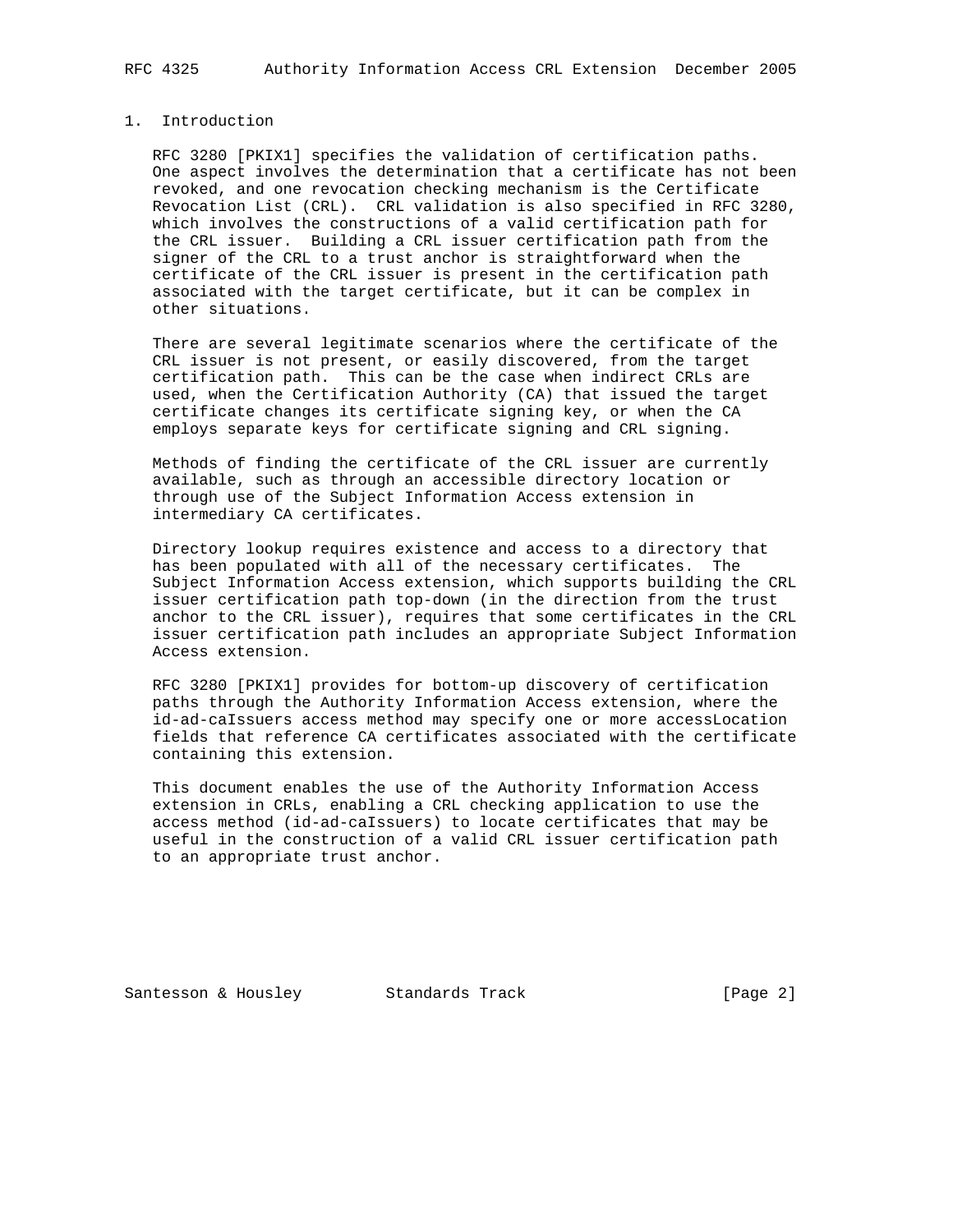1.1. Terminology

 The key words "MUST", "MUST NOT", "REQUIRED", "SHALL", "SHALL NOT", "SHOULD", "SHOULD NOT", "RECOMMENDED", "MAY", and "OPTIONAL" in this document are to be interpreted as described in RFC 2119 [RFC2119].

### 2. Authority Information Access CRL Extension

 This section defines the use of the Authority Information Access extension in a CRL. The syntax and semantics defined in RFC 3280 [PKIX1] for the certificate extensions are also used for the CRL extension.

This CRL extension MUST NOT be marked critical.

 This extension MUST be identified by the extension object identifier (OID) defined in RFC 3280 (1.3.6.1.5.5.7.1.1), and the AuthorityInfoAccessSyntax MUST be used to form the extension value. For convenience, the ASN.1 [X.680] definition of the Authority Information Access extension is repeated below.

id-pe-authorityInfoAccess OBJECT IDENTIFIER ::= { id-pe 1 }

 AuthorityInfoAccessSyntax ::= SEQUENCE SIZE (1..MAX) OF AccessDescription

| AccessDescription ::= SEQUENCE {                 |                                                        |  |
|--------------------------------------------------|--------------------------------------------------------|--|
| accessMethod                                     | OBJECT IDENTIFIER,                                     |  |
| accessLocation                                   | GeneralName }                                          |  |
| $id$ -ad OBJECT IDENTIFIER ::= { $id$ -pkix 48 } |                                                        |  |
|                                                  | $id-ad-caI$ ssuers OBJECT IDENTIFIER ::= { $id-ad 2$ } |  |

 When present in a CRL, this extension MUST include at least one AccessDescription specifying id-ad-caIssuers as the accessMethod. Access method types other than id-ad-caIssuers MUST NOT be included. At least one instance of AccessDescription SHOULD specify an accessLocation that is an HTTP [HTTP/1.1] or Lightweight Directory Access Protocol [LDAP] Uniform Resource Identifier [URI].

 Where the information is available via HTTP or FTP, accessLocation MUST be a uniformResourceIdentifier and the URI MUST point to a certificate containing file. The certificate file MUST contain either a single Distinguished Encoding Rules (DER) [X.690] encoded certificate (indicated by the .cer file extension) or a collection of certificates (indicated by the .p7c file extension):

Santesson & Housley Standards Track [Page 3]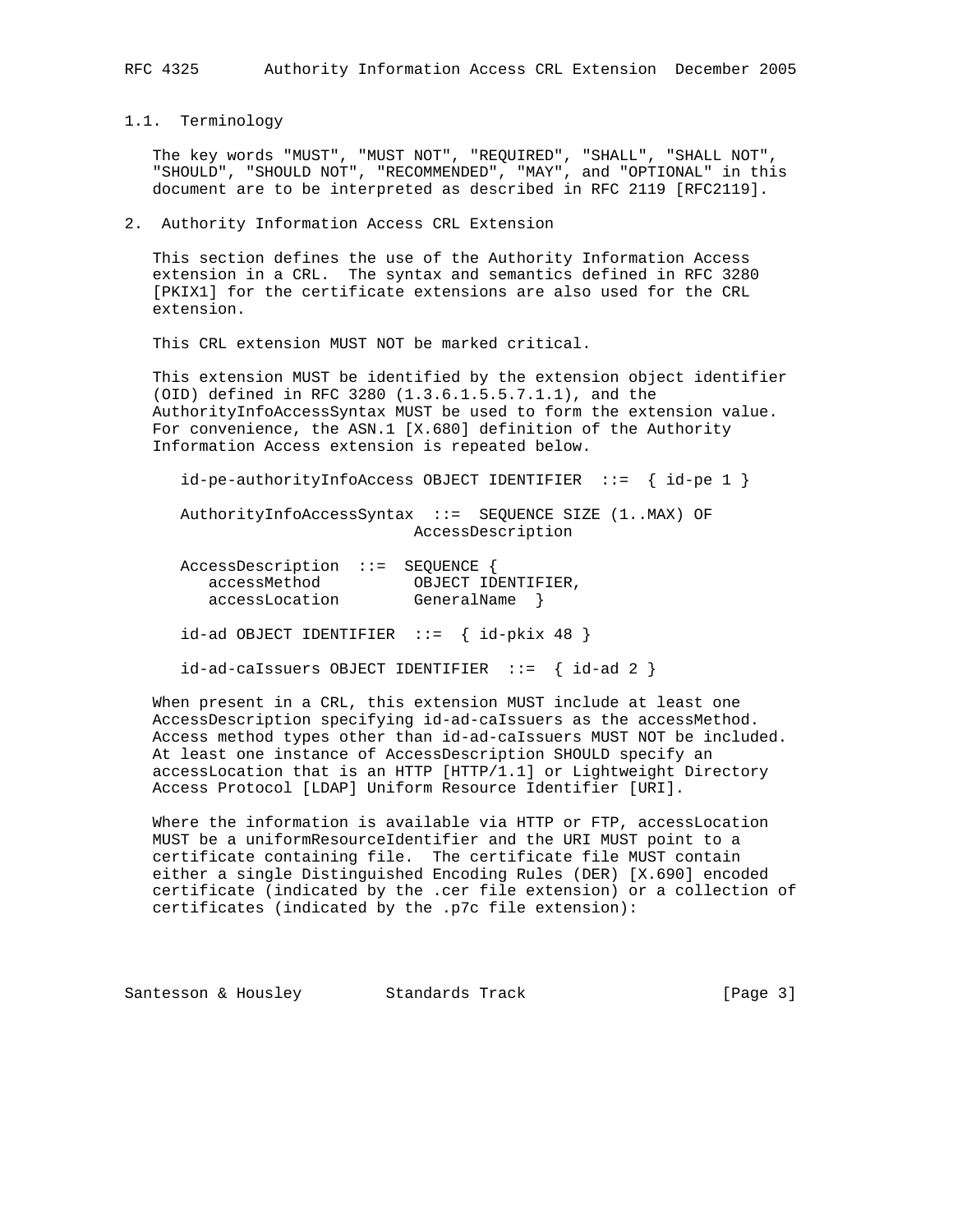- .cer A single DER encoded certificate as specified in RFC 2585 [PKIX-CERT].
- .p7c A "certs-only" CMS message as specified in RFC 2797 [CMC].

 Conforming applications that support HTTP or FTP for accessing certificates MUST be able to accept .cer files and SHOULD be able to accept .p7c files.

 HTTP server implementations accessed via the URI SHOULD use the appropriate MIME content-type for the certificate containing file. Specifically, the HTTP server SHOULD use the content-type application/pkix-cert [PKIX-CERT] for a single DER encoded certificate and application/pkcs7-mime [CMC] for CMS certs-only (PKCS#7). Consuming clients may use the MIME type and file extension as a hint to the file content, but should not depend solely on the presence of the correct MIME type or file extension in the server response.

 When the accessLocation is a directoryName, the information is to be obtained by the application from whatever directory server is locally configured. When one CA public key is used to validate signatures on certificates and CRLs, the desired CA certificate is stored in the crossCertificatePair and/or cACertificate attributes as specified in [RFC2587]. When different public keys are used to validate signatures on certificates and CRLs, the desired certificate is stored in the userCertificate attribute as specified in [RFC2587]. Thus, implementations that support the directoryName form of accessLocation MUST be prepared to find the needed certificate in any of these three attributes. The protocol that an application uses to access the directory (e.g., DAP or LDAP) is a local matter.

Where the information is available via LDAP, the accessLocation SHOULD be a uniformResourceIdentifier. The URI MUST specify a distingishedName and attribute(s) and MAY specify a host name (e.g., ldap://ldap.example.com/cn=example%20CA,dc=example,dc=com? cACertificate;binary,crossCertificatePair;binary). Omitting the host name (e.g.,

 ldap:///cn=example%20CA,dc=example,dc=com?cACertificate;binary) has the effect of specifying the use of whatever LDAP server is locally configured. The URI MUST list appropriate attribute descriptions for one or more attributes holding certificates or cross certificate pairs.

Santesson & Housley Standards Track [Page 4]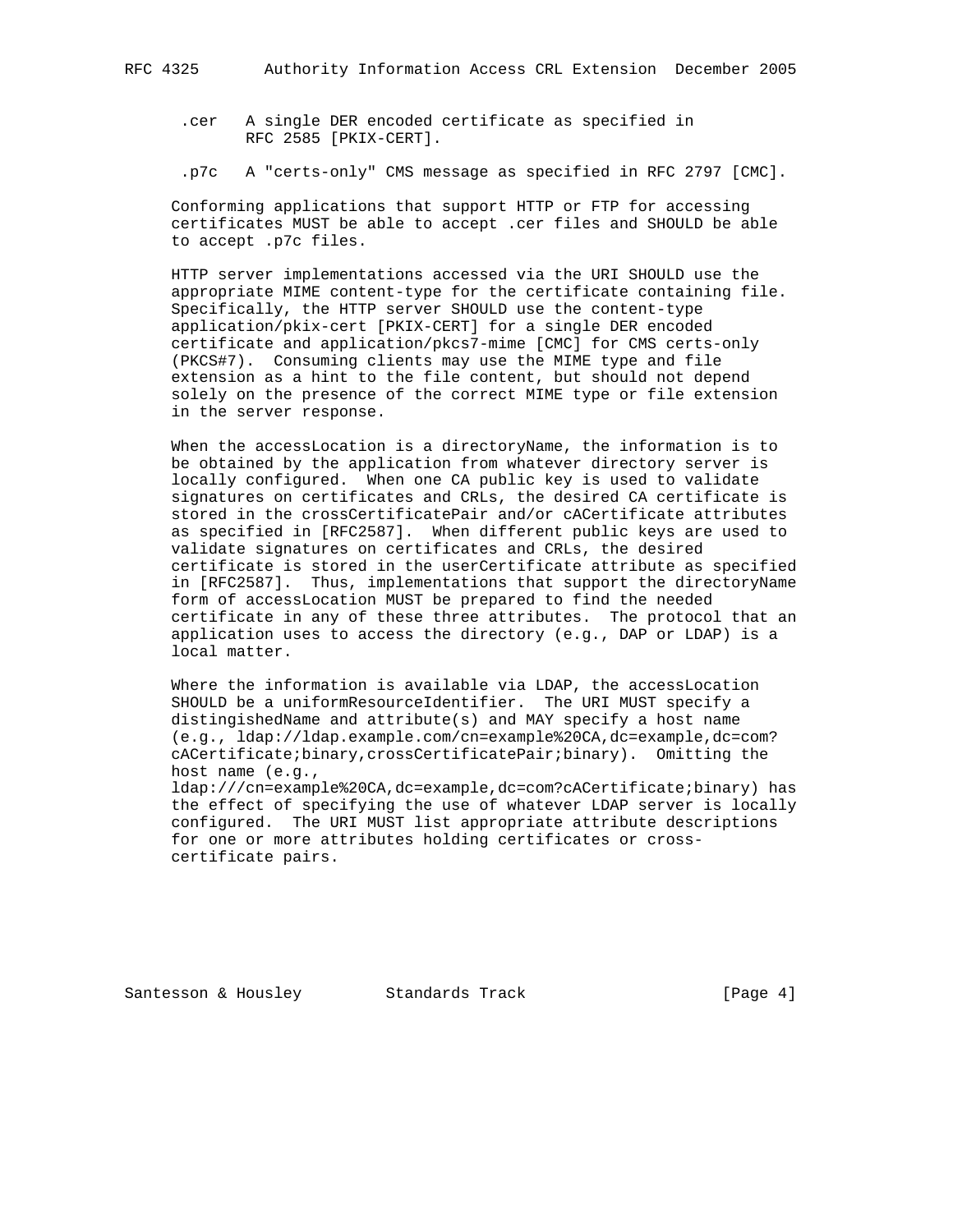#### 3. Security Considerations

 Implementers should take into account the possible existence of multiple unrelated CAs and CRL issuers with the same name.

 Implementers should be aware of risks involved if the Authority Information Access extensions of corrupted CRLs contain links to malicious code. Implementers should always take the steps of validating the retrieved data to ensure that the data is properly formed.

- 4. References
- 4.1. Normative References
	- [RFC2119] Bradner, S., "Key words for use in RFCs to Indicate Requirement Levels", BCP 14, RFC 2119, March 1997.
	- [RFC2587] Boeyen, S., Howes, T., and P. Richard, "Internet X.509 Public Key Infrastructure: LDAPv2 Schema", RFC 2587, June 1999.
	- [PKIX1] Housley, R., Polk, W., Ford, W., and D. Solo, "Internet X.509 Public Key Infrastructure Certificate and Certificate Revocation List (CRL) Profile", RFC 3280, April 2002.
	- [HTTP/1.1] Fielding, R., Gettys, J., Mogul, J., Frystyk, H., Masinter, L., Leach, P., and T. Berners-Lee, "Hypertext Transfer Protocol -- HTTP/1.1", RFC 2616, June 1999.
	- [URI] Berners-Lee, T., Fielding, R., and L. Masinter, "Uniform Resource Identifier (URI): Generic Syntax", STD 66, RFC 3986, January 2005.
	- [LDAP] Wahl, M., Howes, T., and S. Kille, "Lightweight Directory Access Protocol (v3)", RFC 2251, December 1997.
	- [PKIX-CERT] Housley, R. and P. Hoffman, "Internet X.509 Public Key Infrastructure Operational Protocols: FTP and HTTP", RFC 2585, May 1999.
	- [CMC] Myers, M., Liu, X., Schaad, J., and J. Weinstein, "Certificate Management Messages over CMS", RFC 2797, April 2000.

Santesson & Housley Standards Track [Page 5]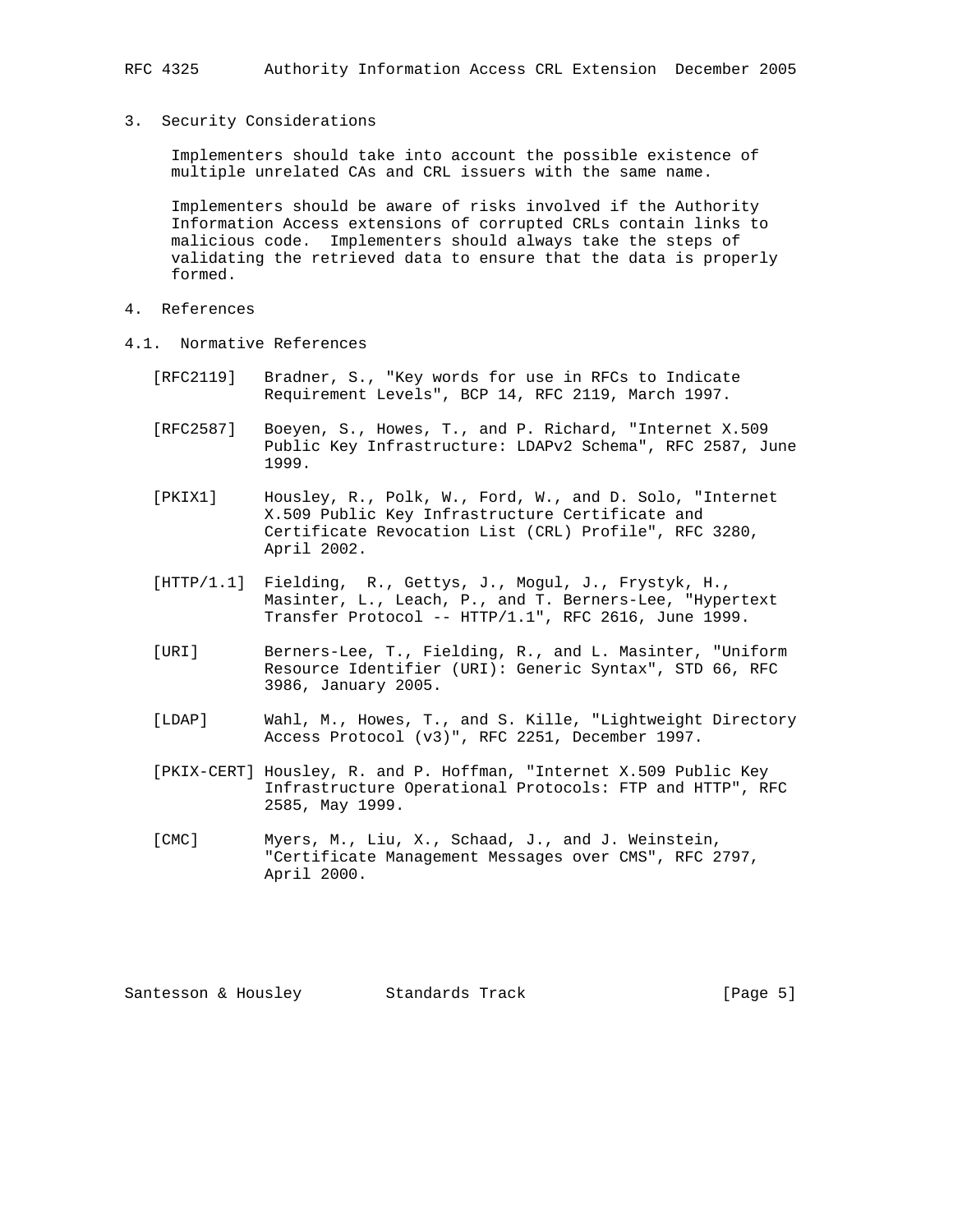RFC 4325 Authority Information Access CRL Extension December 2005

## 4.2. Informative References

- [X.680] ITU-T Recommendation X.680 (2002) | ISO/IEC 8824-1:2002), Information Technology - Abstract Syntax Notation One, 2002.
- [X.690] ITU-T Recommendation X.690 Information Technology ASN.1 encoding rules: Specification of Basic Encoding Rules (BER), Canonical Encoding Rules (CER) and Distinguished Encoding Rules (DER), 1997.

Authors' Addresses

 Stefan Santesson Microsoft Tuborg Boulevard 12 2900 Hellerup Denmark

EMail: stefans@microsoft.com

 Russell Housley Vigil Security, LLC 918 Spring Knoll Drive Herndon, VA 20170 USA

EMail: housley@vigilsec.com